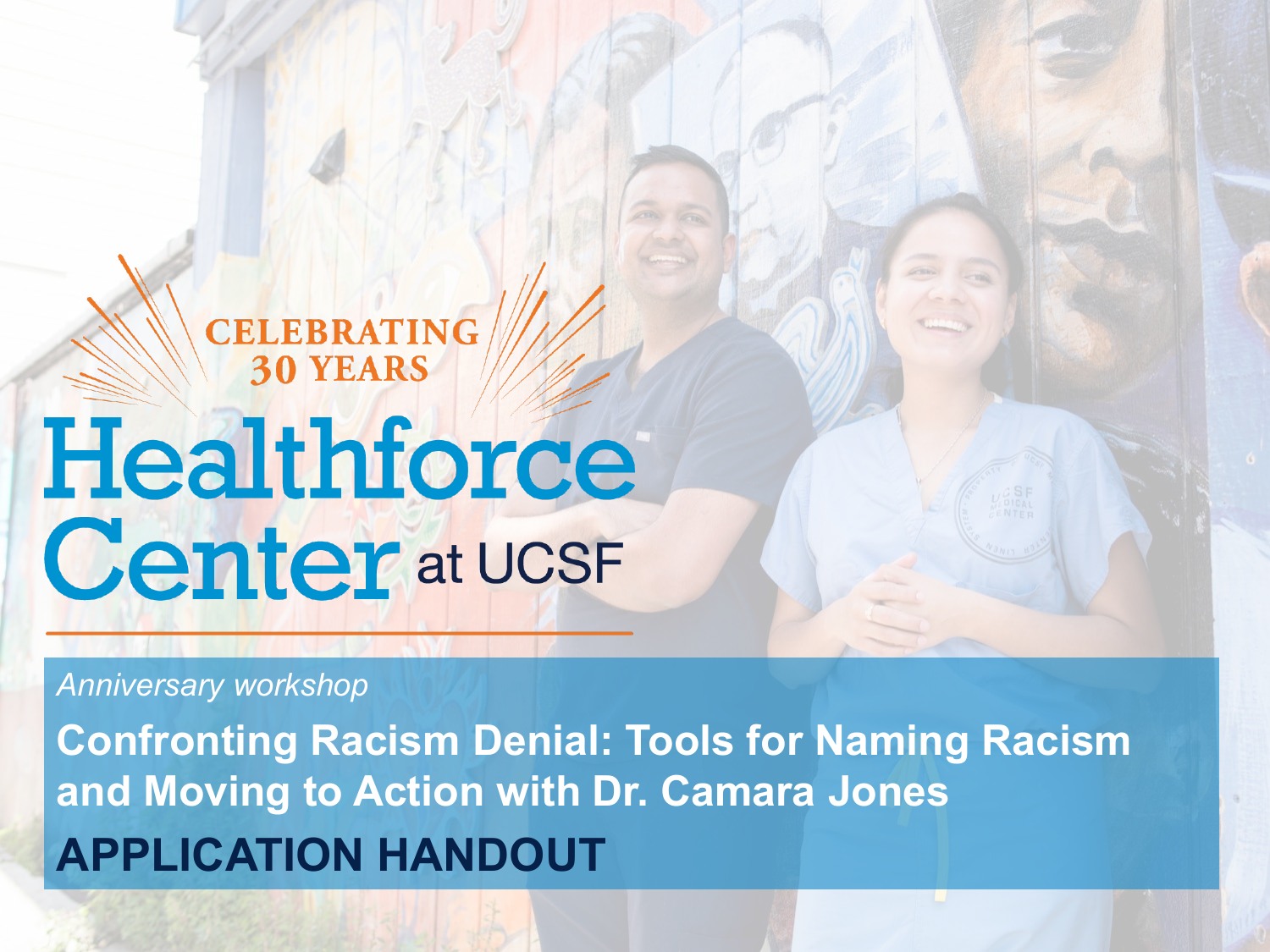### Individual Reflection

- 1. Which of Dr. Jones' allegories do I find most illuminating? Why?
- 2. What are one to two ways racism operates in my organization?
- 3. What would one of the six actions from the Dual Reality Allegory look like in my organization?
- 4. What, specifically, will I do in the next two weeks to get started on my answer to question #3?



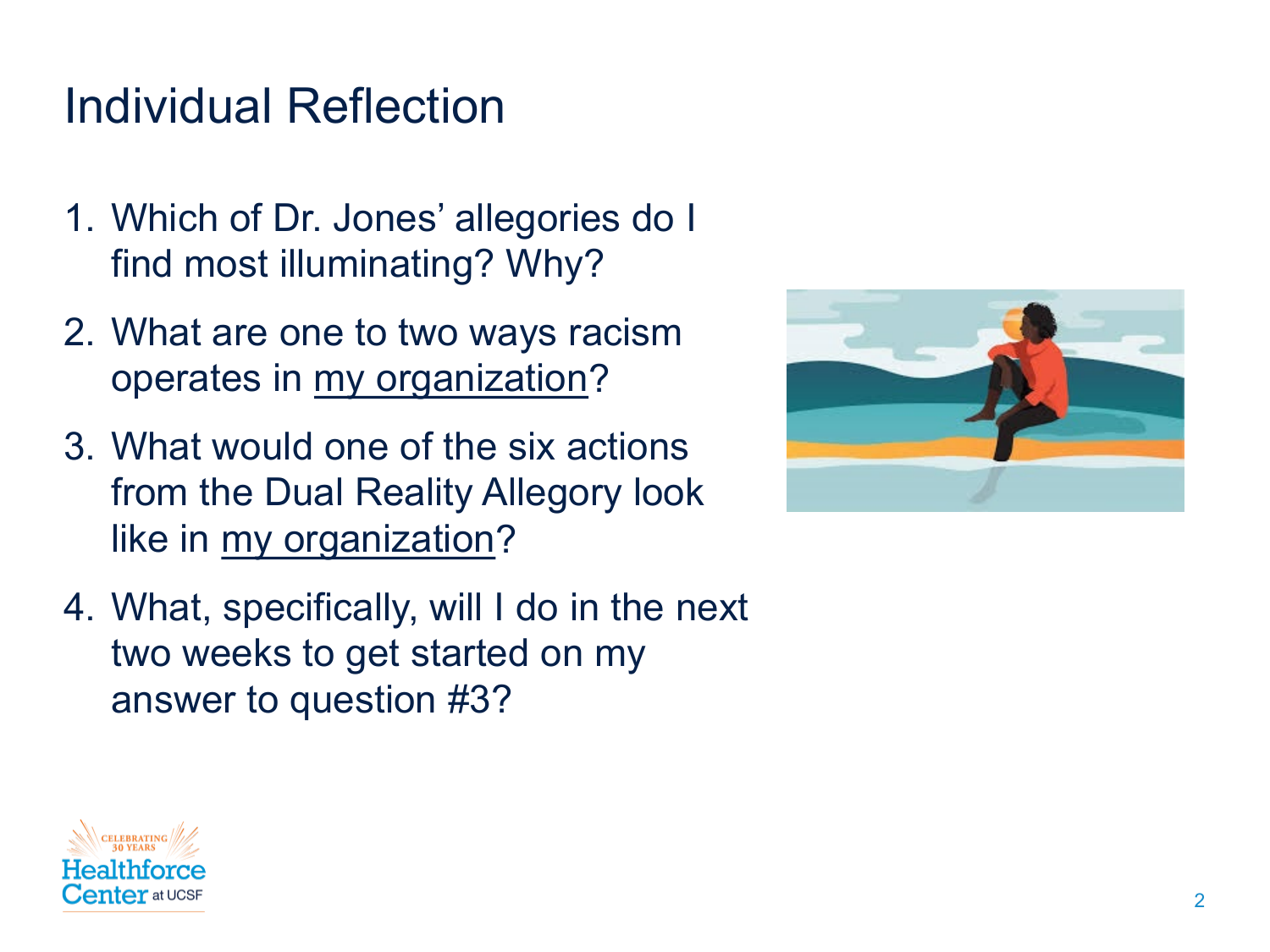## Small group discussion

*Please volunteer or ask someone to keep time and help to move the conversation along. Spend half your time on question #1 and half on question # 2.* 

Introduce yourself (Name, organization)

- 1. What resonated with you from today's session?
- 2. What action will you take in the next two weeks to name and address racism?

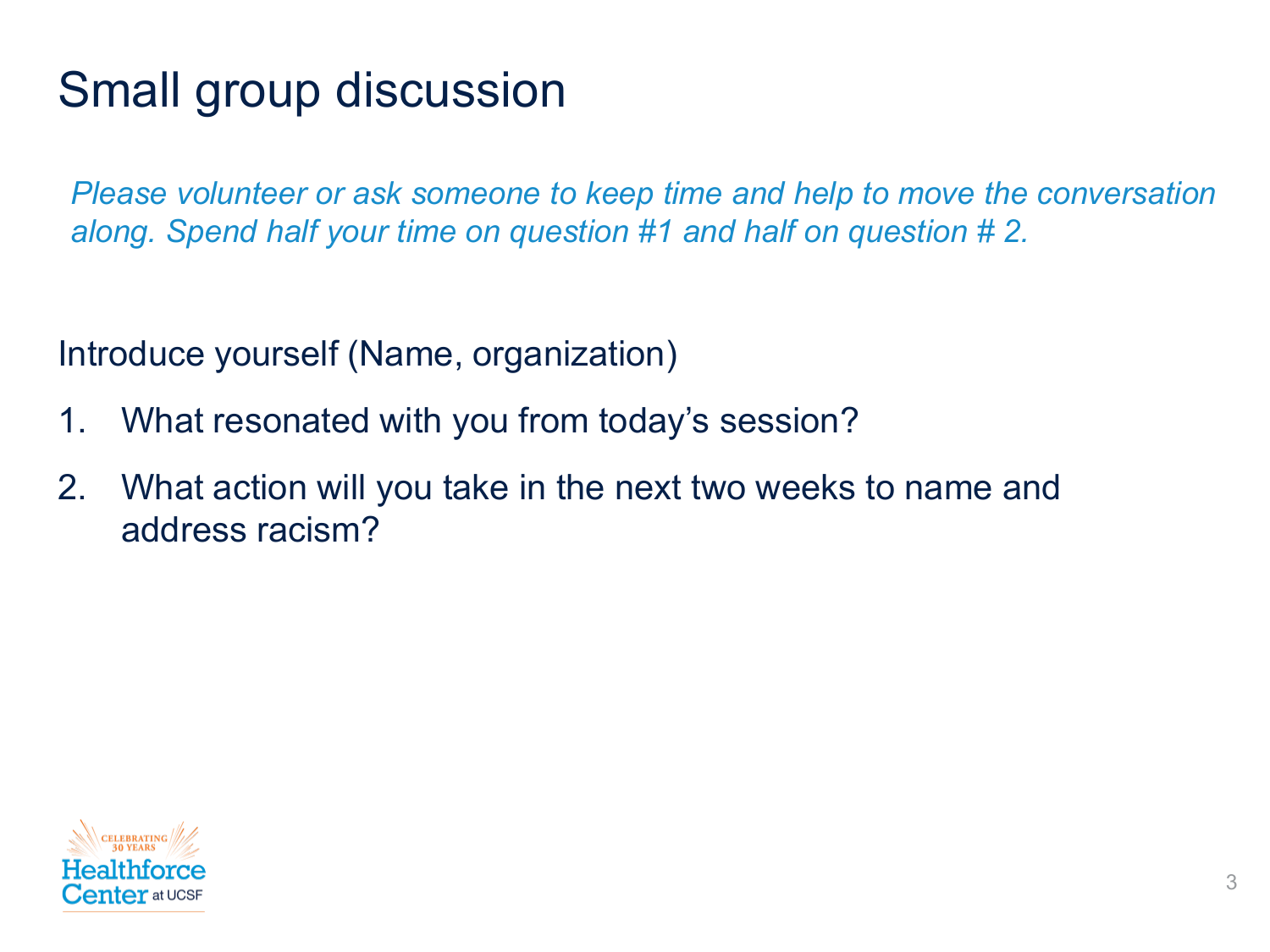#### **"How is racism operating here?"**

#### **Identify mechanisms**

- **Structures:** the *who?*, *what?*, *when?*, and *where?* of decision-making
- **Policies:** the written *how?*
- **Practices:** the unwritten *how?*
- **Norms:** the unwritten *how?*
- **Values:** the *why?*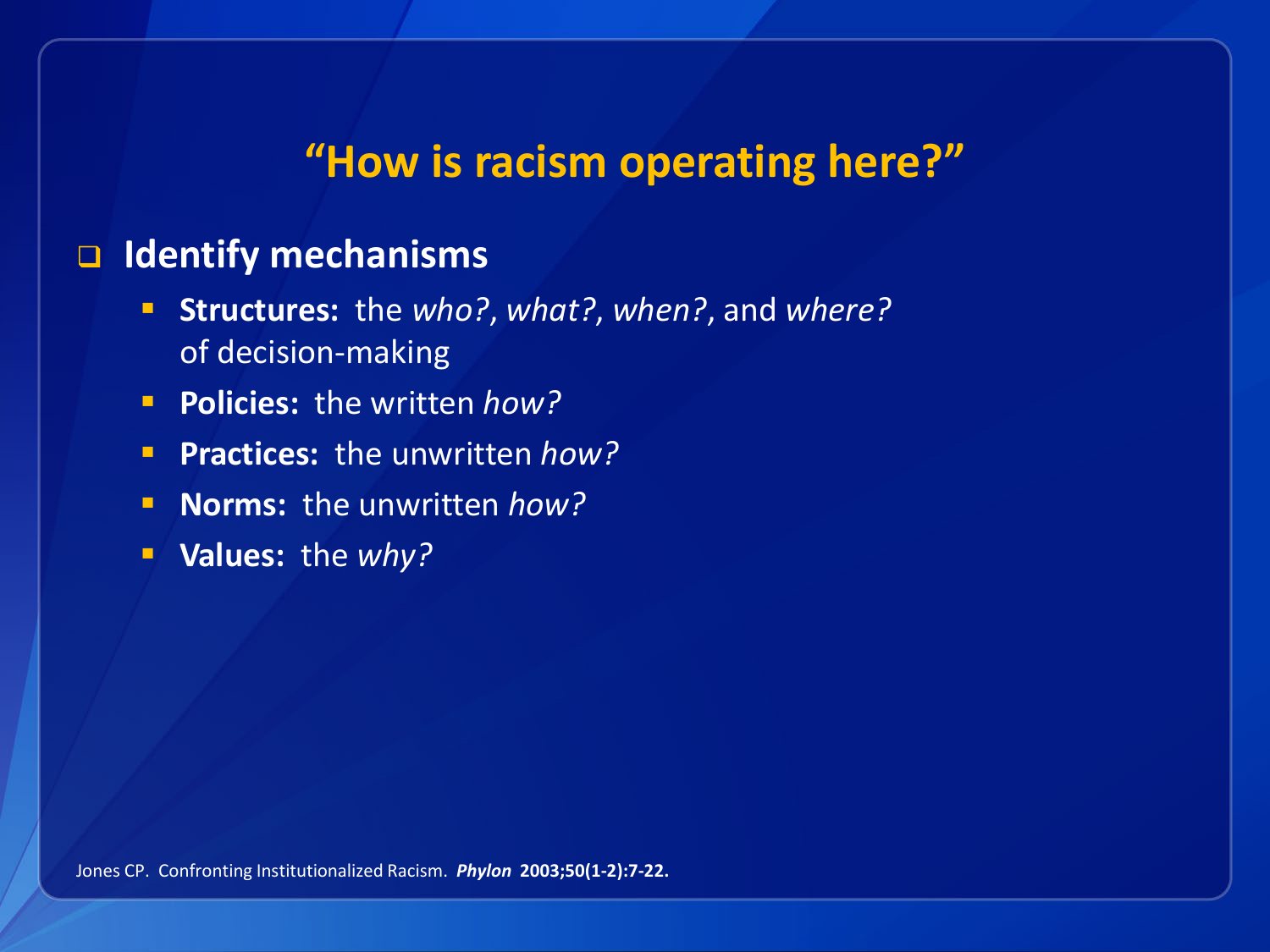**Campaign tasks**

**6 ACTIONS TODAY**

- **Actions today Actions toda**
- **Look for evidence of two-sided signs**
- **Burst through our bubbles**
- Be interested | believe | join in the stories of others
- **See "the absence of"** 
	- **Reveal inaction in the face of need** 
		- Know that collective action power

**Equity principles**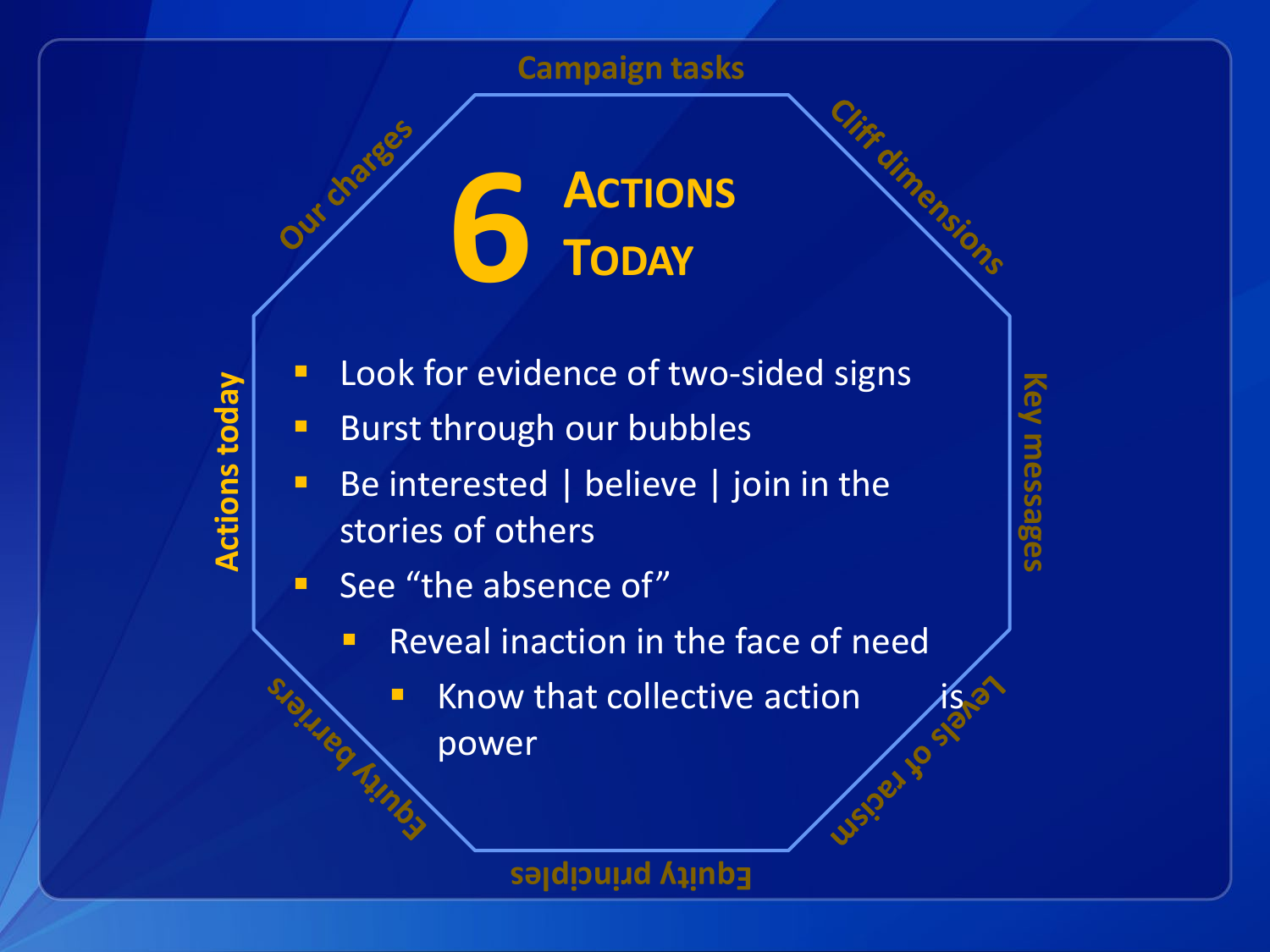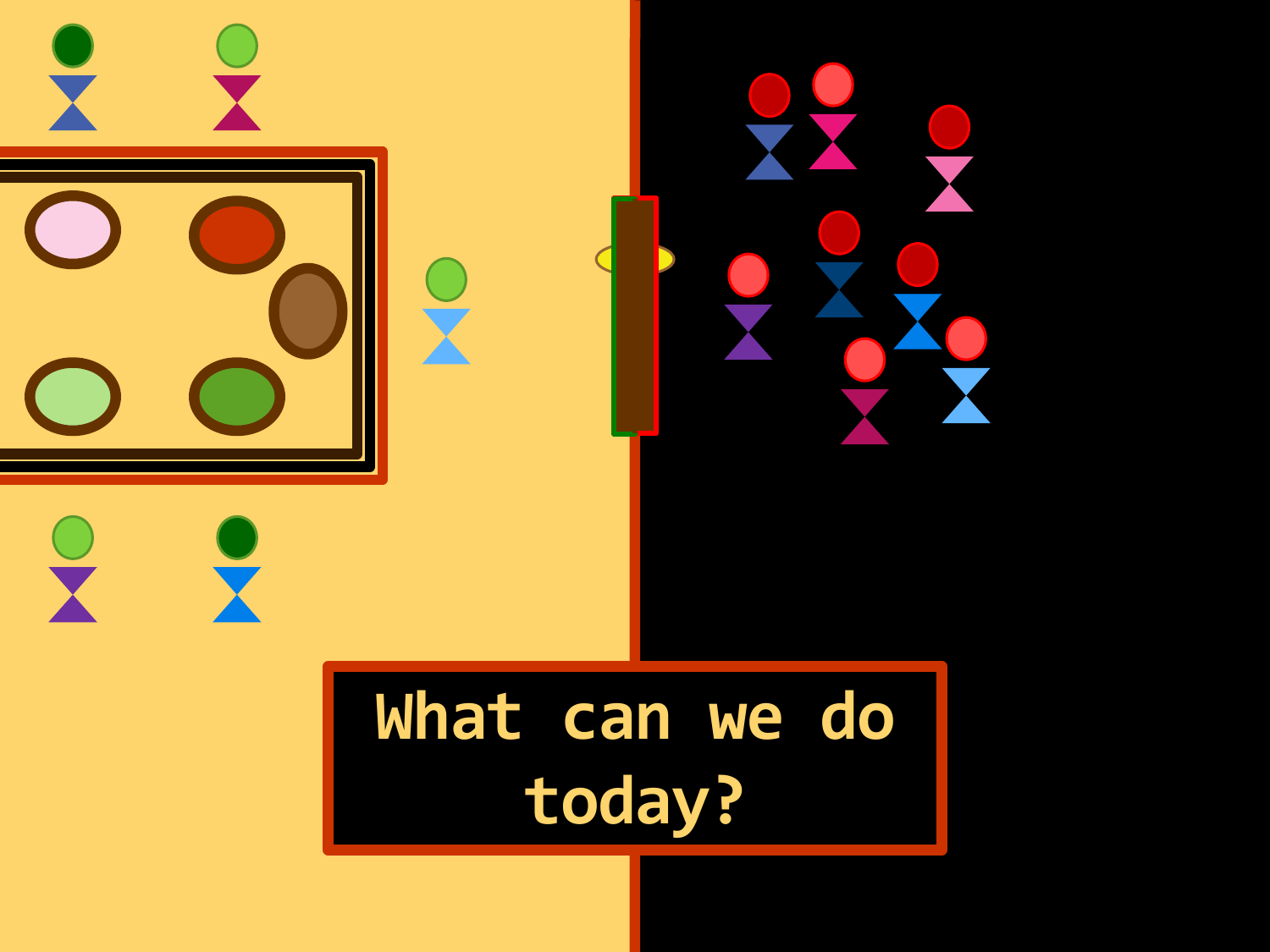

## **Look for evidence of two-sided signs**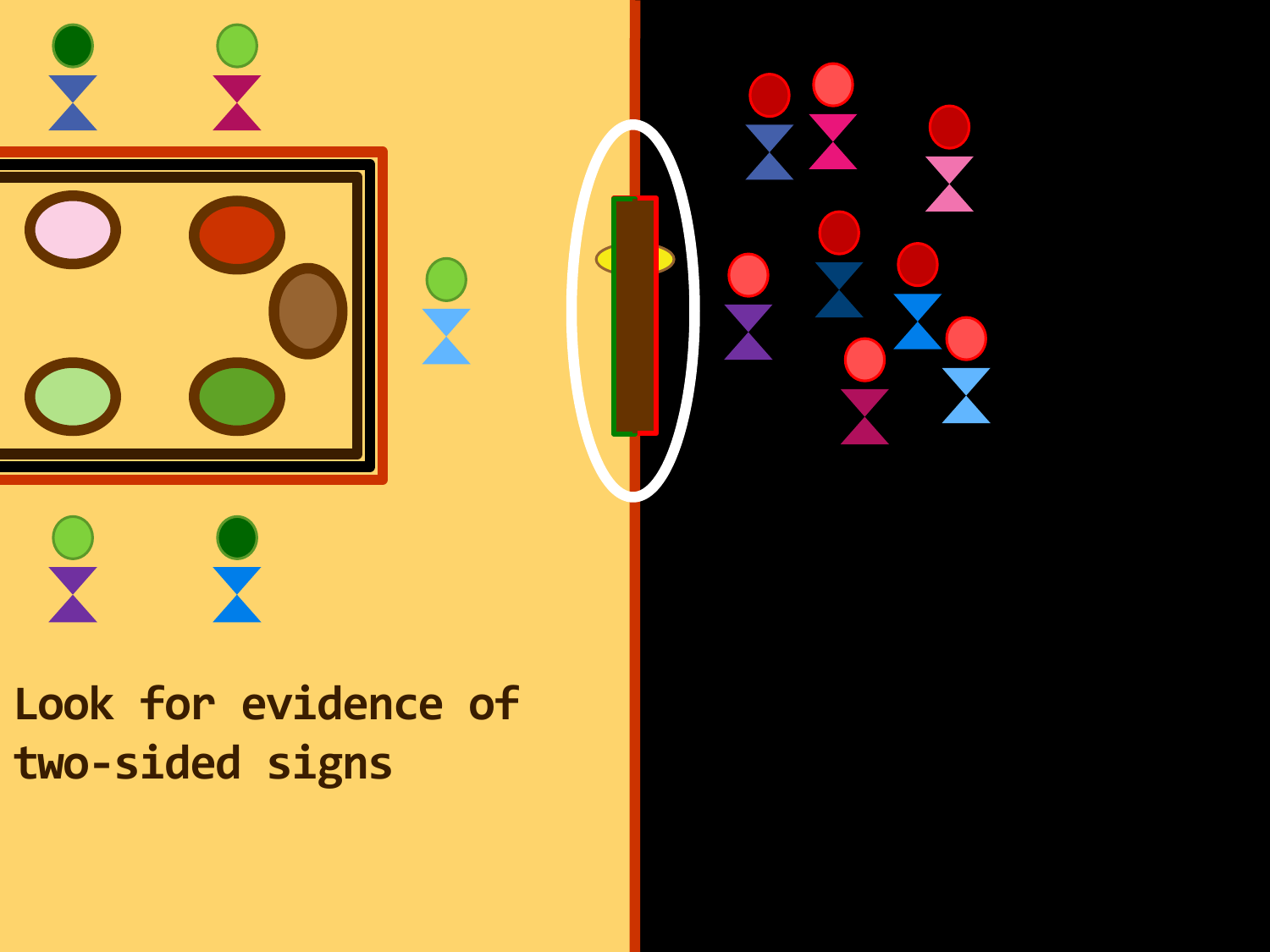

**Burst through bubbles to experience our common humanity**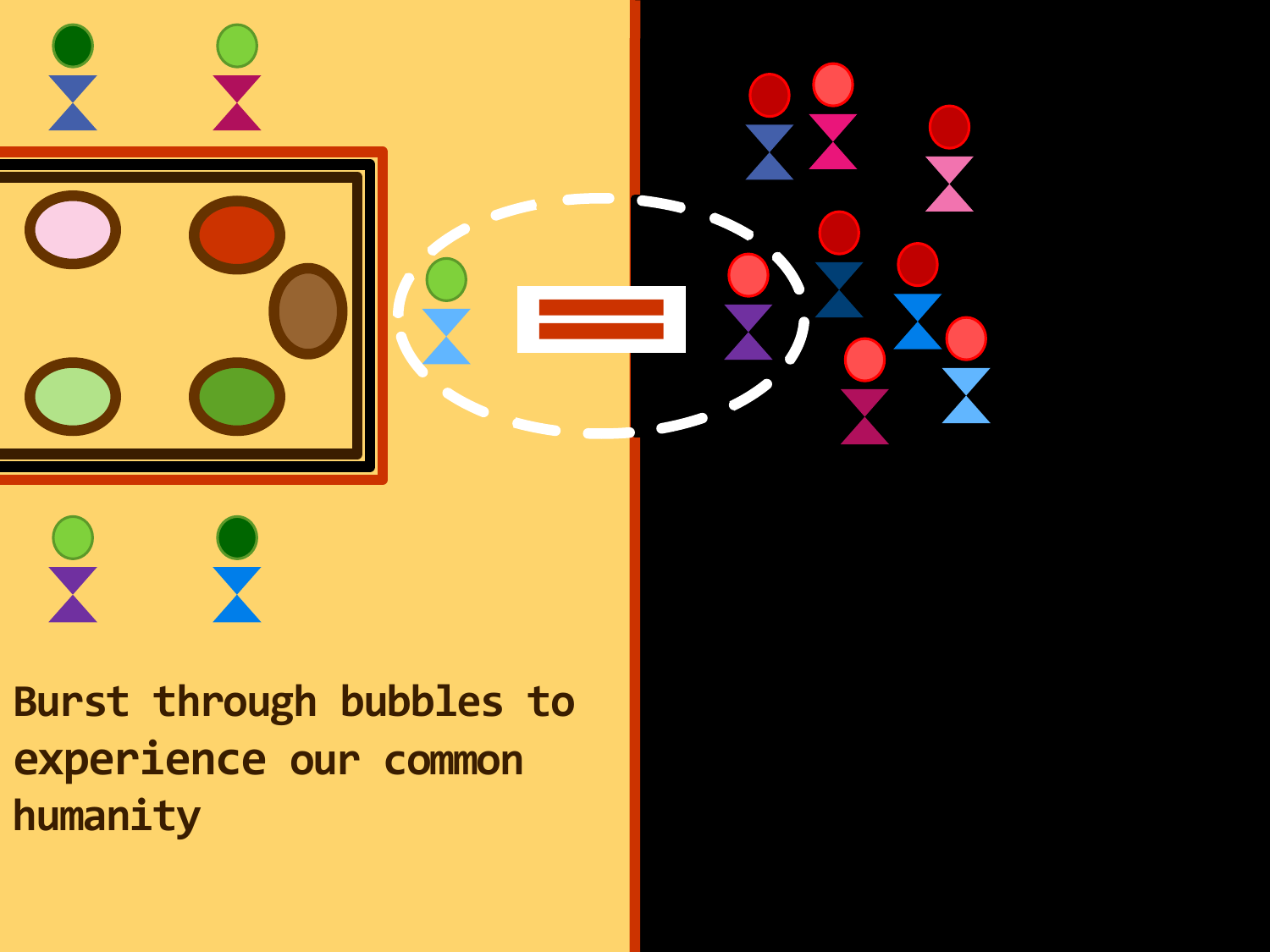

**Be interested Believe Join in The stories of others**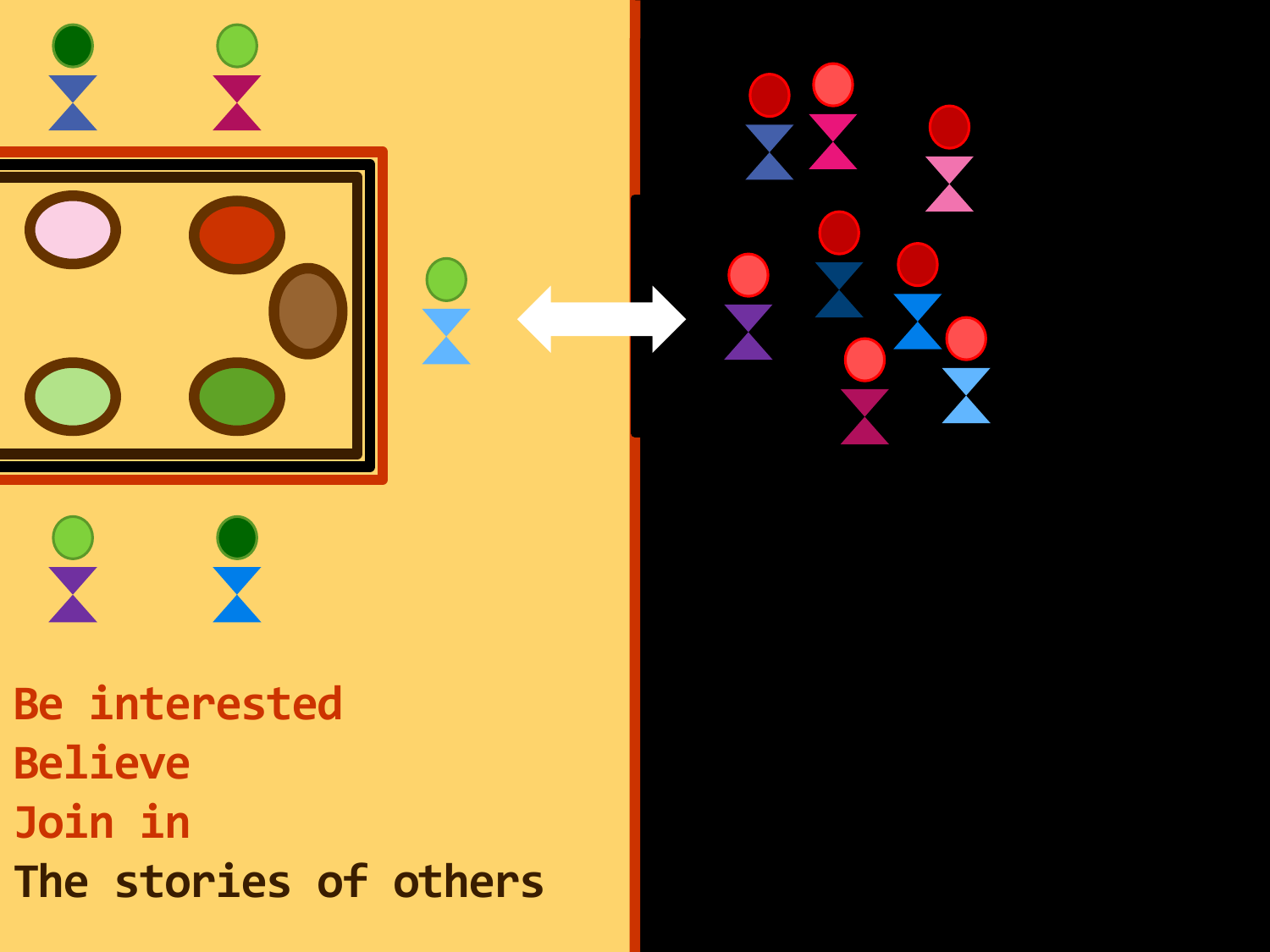

#### **See "the absence of"**

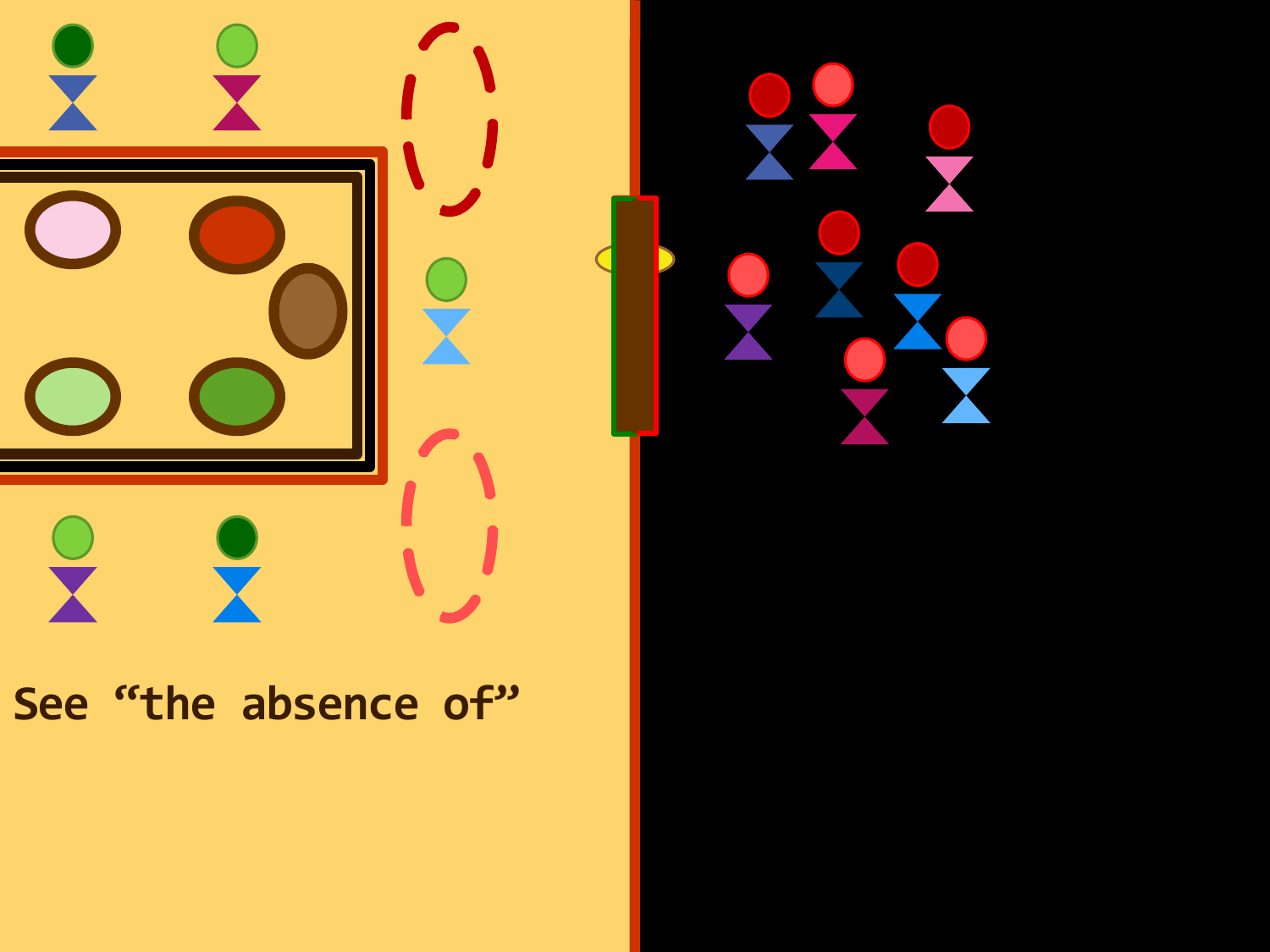

## **Reveal inaction in the face of need**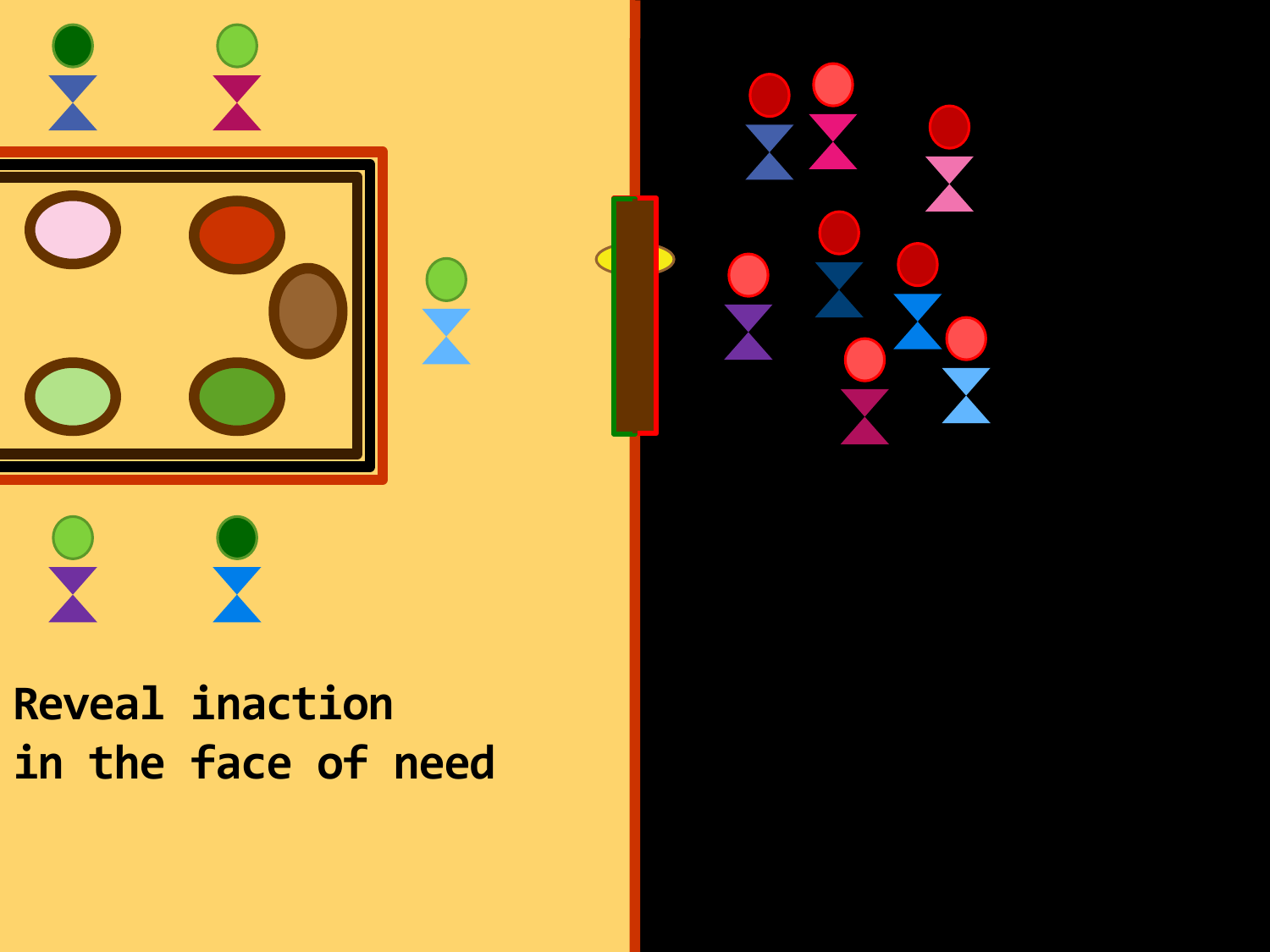

 $\begin{pmatrix} 1 \\ 1 \end{pmatrix}$ 



## **Collective action is power**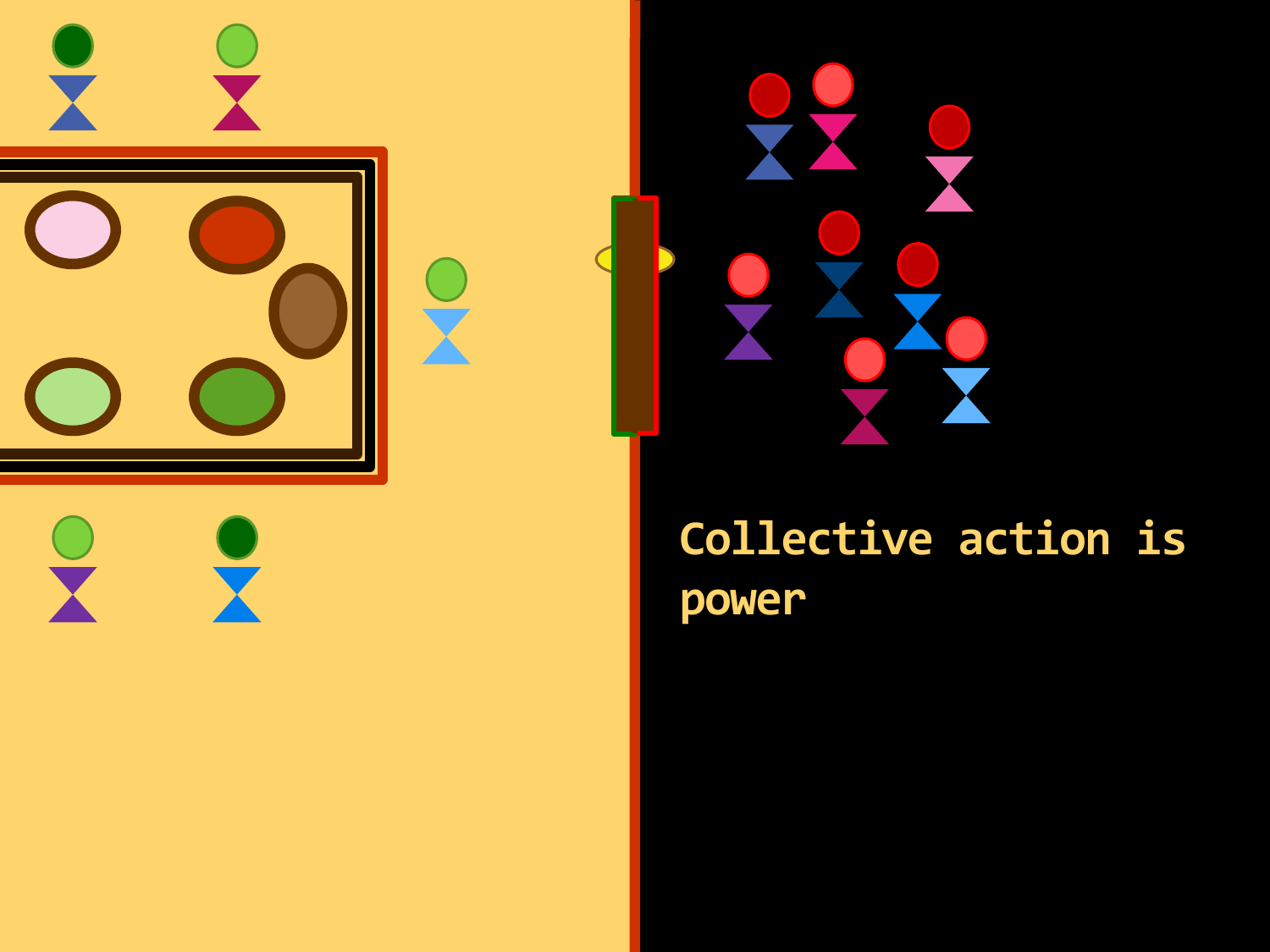**Camara Phyllis Jones, MD, MPH, PhD**

**2021-2022 UCSF Presidential Chair** *University of California, San Francisco*

**Past President** *American Public Health Association* **2021 Presidential Visiting Fellow** *Yale School of Medicine* **2019-2020 Evelyn Green Davis Fellow** *Radcliffe Institute for Advanced Study at Harvard University*

**Adjunct Professor** *Rollins School of Public Health at Emory University* **Senior Fellow and Adjunct Associate Professor** *Morehouse School of Medicine*

**cpjones@msm.edu** (404) 374-3198 mobile @CamaraJones